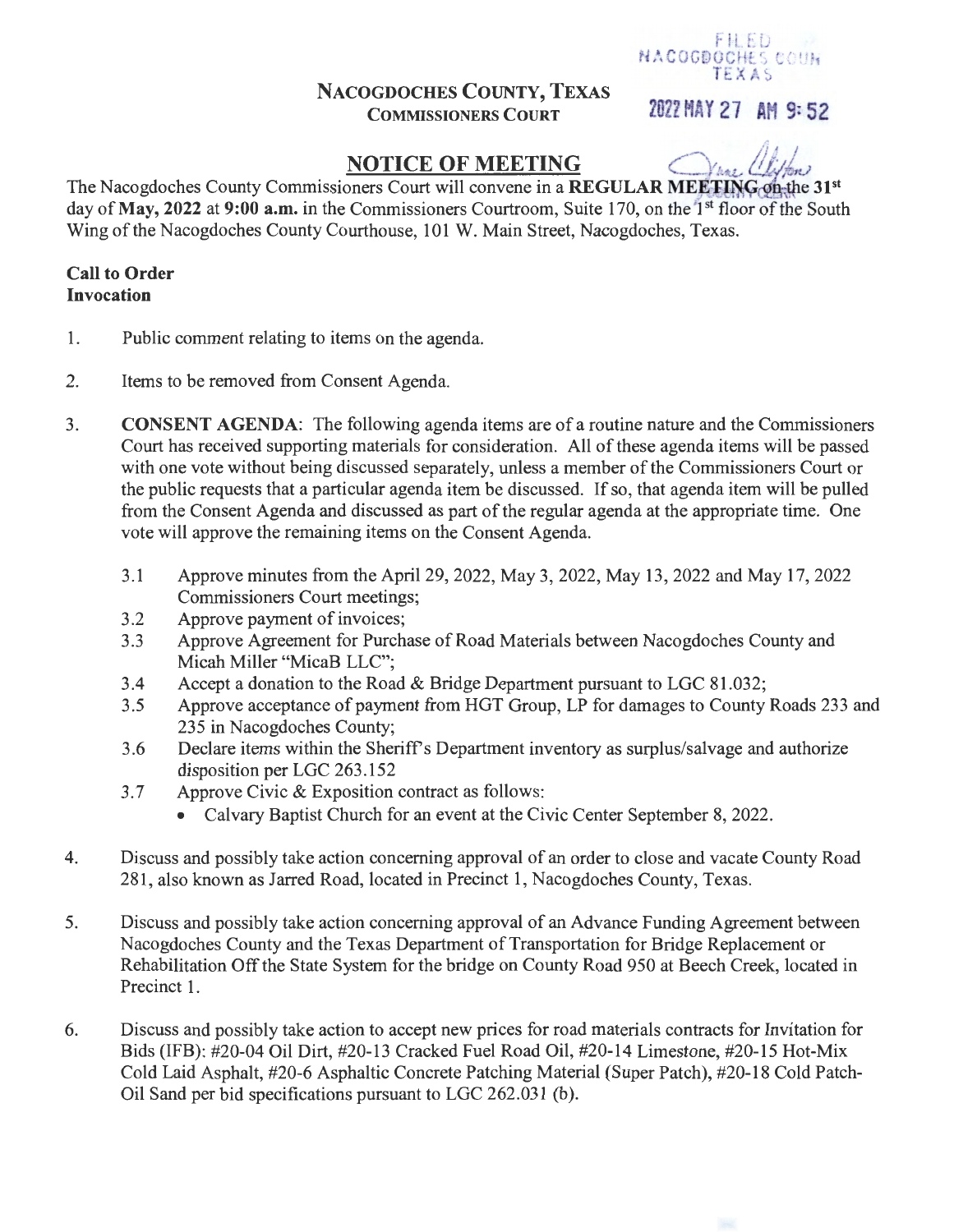- 7. Discuss and possibly take action to approve District Attorney FY 2019 and FY 2021 Chapter 59 Asset Forfeiture Reports pursuant to Texas Code of Criminal Procedure 59.06(g)(1).
- 8. Discuss and possibly take action to approve the 2022-2023 Budget Calendar.
- 9. Discuss and possibly take action concerning approval of the April2022 financial statements for Nacogdoches County.
- 10. Acknowledge the April 2022 Treasurer's Report.

#### **Recess**

#### **EXECUTIVE SESSION**

An executive session will be held for the purpose of discussing personnel, hearing complaints against personnel, or to deliberate the appointment, employment, evaluation, reassignment, duties, discipline or dismissal of a public officer or employee. The executive session is authorized by Texas Open Meetings Act, Texas Government Code, Section 551.074.

11. Open and possibly take action on executive session.



Adjourn Dated this 26<sup>th</sup> day of May, 2022 Greg Sowell, County Judge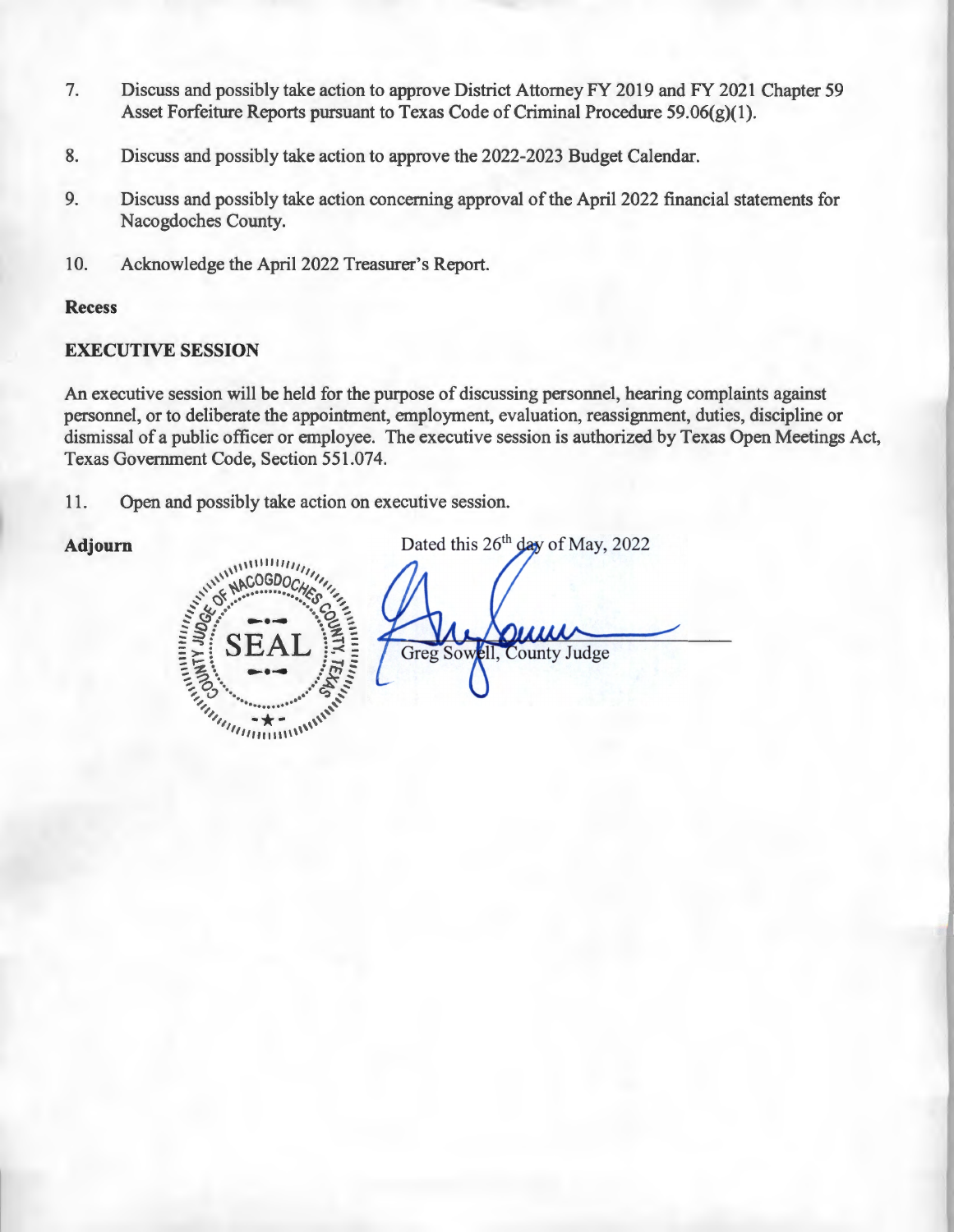# **MAY31, 2022**

The Nacogdoches County Commissioners Court met in a **REGULAR MEETING** on the 31st day of May, 2022 at 9:00 **a.m.** in the Commissioners Courtroom, Suite 170, on the 1<sup>st</sup> floor of the South Wing of the Nacogdoches County Courthouse, 101 W. Main Street, Nacogdoches, Texas.

MEMBERS PRESENT: Greg Sowell, County Judge Jerry Don Williamson, Commissioner Pet. 1 Sandy McCorvey, Commissioner Pet. 2 Robin Dawley, Commissioner Pet. 3 Mark Harkness, Commissioner Pet. 4

MEMBERS ABSENT: None

\*\*\*\*\*\*\*\*\*\*\*\*\*\*\*\*\*\*\*\*\*\*\*\*\*\*\*\*\*\*\*\*\*\*\*\*\*\*\*\*\*\*\*\*\*\*\*\*\*\*\*\*\*\*\*\*\*\*\*\*\*\*\*\*\*\*\*\*\*

Meeting was called to order by Judge Greg Sowell at 9:00 a.m. and the following actions were taken:

Invocation was led by Commissioner Robin Dawley.

- 1. Public comment relating to items on the agenda. There were none.
- 2. Items to be removed from Consent Agenda. No action taken.
- 3. **CONSENT AGENDA:** The following agenda items are of a routine nature and the Commissioners Court has received supporting materials for consideration. All of these agenda items will be passed with one vote without being discussed separately, unless a member of the Commissioners Court or the public requests that a particular agenda item be discussed. If so, that agenda item will be pulled from the Consent Agenda and discussed as part of the regular agenda at the appropriate time. One vote will approve the remaining items on the Consent Agenda.
	- 11 Approve minutes from the Apri129, 2022, May 3, 2022, May 13, 2022 and May 17, 2022 Commissioners Court meetings; Copies of the minutes from April 29, 2022, May 3, 2022, May 13, 2022 and May 17, 2022 are attached. 3.2 Approve payment of invoices;
	- 3.3 Approve Agreement for Purchase of Road Materials between Nacogdoches County and Micah Miller "MicaB LLC";

A copy of the agreement is attached.

- 3.4 Accept a donation to the Road & Bridge Department pursuant to LGC 81.032; A copy of the donation is attached.
- 3.5 Approve acceptance of payment from HGT Group, LP for damages to County Roads 233 and 235 in Nacogdoches County;

A copy of the payment is attached.

3.6 Declare items within the Sheriff's Department inventory as surplus/salvage and authorize disposition per LGC 263.152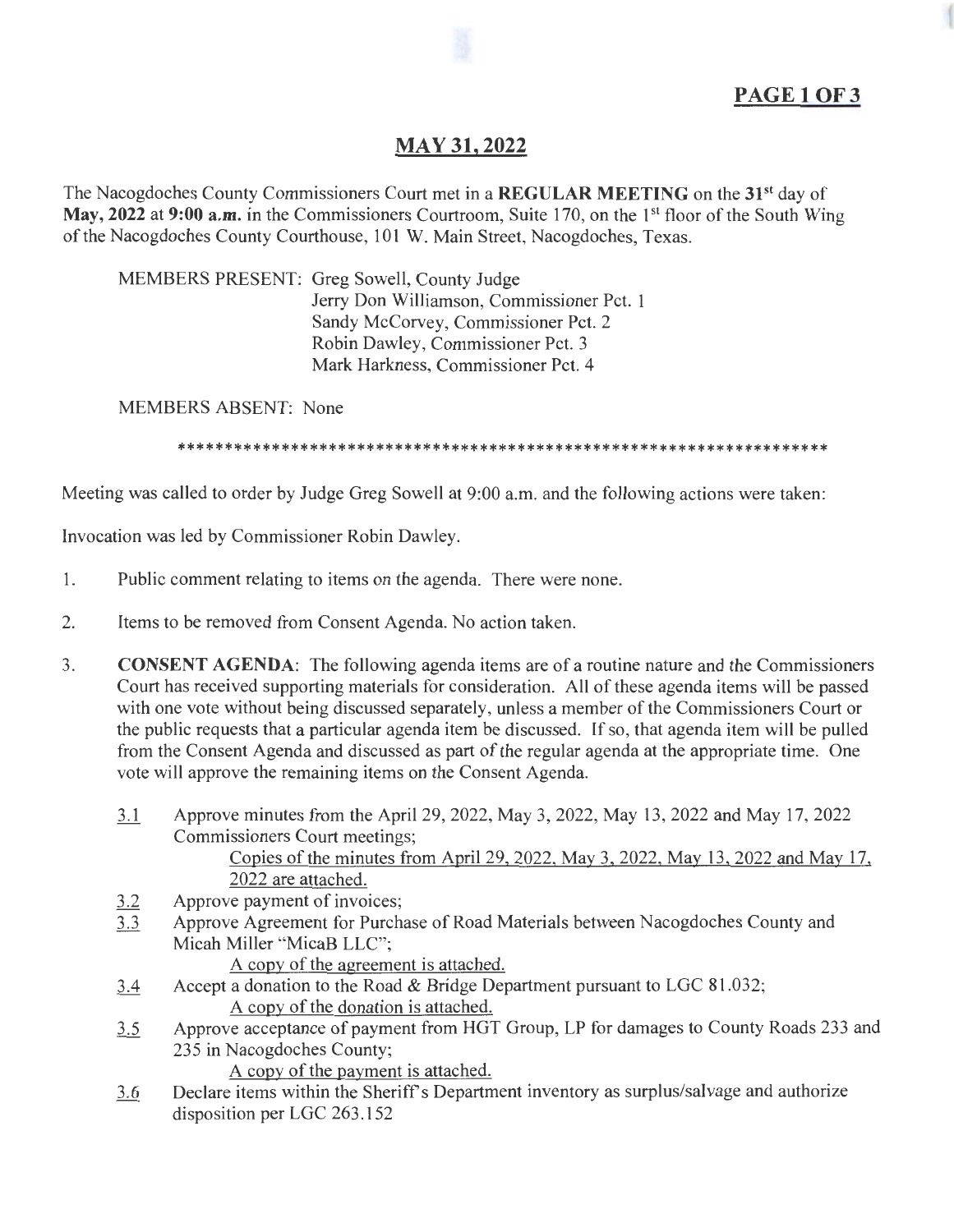- 3.7 Approve Civic & Exposition contract as follows:
	- Calvary Baptist Church for an event at the Civic Center September 8, 2022. A copy of the contract is attached.

Motion was made by Commissioner Robin Dawley and seconded by Commissioner Jerry Don Williamson to approve items on the consent agenda. Motion carried unanimously.

- 4. Discuss and possibly take action concerning approval of an order to close and vacate County Road 281 , also known as Jarred Road, located in Precinct 1, Nacogdoches County, Texas. Commissioner Jerry Don Williamson addressed the Court. Motion was made by Commissioner Jerry Don Williamson and seconded by Commissioner Mark Harkness to approve an order to close and vacate County Road 281, also known as Jarred Road, located in Precinct 1, Nacogdoches County, Texas. Motion carried unanimously. A copy of the order is attached.
- 5. Discuss and possibly take action concerning approval of an Advance Funding Agreement between Nacogdoches County and the Texas Department of Transportation for Bridge Replacement or Rehabilitation Off the State System for the bridge on County Road 950 at Beech Creek, located in Precinct 1. Commissioner Jerry Don Williamson and Road and Bridge Administrator, Doyle Williams, provided information to the Court. Motion was made by Commissioner Jerry Don Williamson and seconded by Commissioner Robin Dawley to approve an Advance Funding Agreement between Nacogdoches County and the Texas Department of Transportation for Bridge Replacement or Rehabilitation Off the State System for the bridge on County Road 950 at Beech Creek, located in Precinct 1. Motion carried unanimously. A copy of the agreement is attached.
- Q. Discuss and possibly take action to accept new prices for road materials contracts for Invitation for Bids (IFB): #20-04 Oil Dirt, #20-13 Cracked Fuel Road Oil, #20-14 Limestone, #20-15 Hot-Mix Cold Laid Asphalt, #20-16 Asphaltic Concrete Patching Material (Super Patch), #20-18 Cold Patch-Oil Sand per bid specifications pursuant to LGC 262.031 (b). Nacogdoches County Auditor, Jessica Corley, and Road and Bridge Administrator, Doyle Williams presented the agenda item to the Court. Motion was made by Commissioner Jerry Don Williamson and seconded by Commissioner Mark Harkness to approve new prices for road materials contracts for Invitation for Bids (IFB): #20-04 Oil Dirt, #20-13 Cracked Fuel Road Oil, #20-14 Limestone, #20-15 Hot-Mix Cold Laid Asphalt, #20-16 Asphaltic Concrete Patching Material (Super Patch), #20-18 Cold Patch-Oil Sand per bid specifications pursuant to LGC 262.031 (b). Motion carried unanimously. A copy of the price change is attached.
- 7. Discuss and possibly take action to approve District Attorney FY 2019 and FY 2021 Chapter 59 Asset Forfeiture Reports pursuant to Texas Code of Criminal Procedure 59.06(g)(1). Jessica Corley, Nacogdoches County Auditor, addressed the Court. Motion was made by Commissioner Mark Harkness and seconded by Commissioner Robin Dawley to approve District Attorney FY 2019 and FY 2021 Chapter 59 Asset Forfeiture Reports pursuant to Texas Code of Criminal Procedure 59.06(g)(1). Motion carried unanimously. A copy of the report is attached.
- .8\_. Discuss and possibly take action to approve the 2022-2023 Budget Calendar. Nacogdoches County Auditor, Jessica Corley, and Shannon Burkley, Commissioner Court Administrator, addressed the Court. Motion was made by Commissioner Jerry Don Williamson and seconded by Commissioner Robin Dawley to approve the 2022-2023 Budget Calendar. Motion carried unanimously. A copy of the budget calendar is attached.